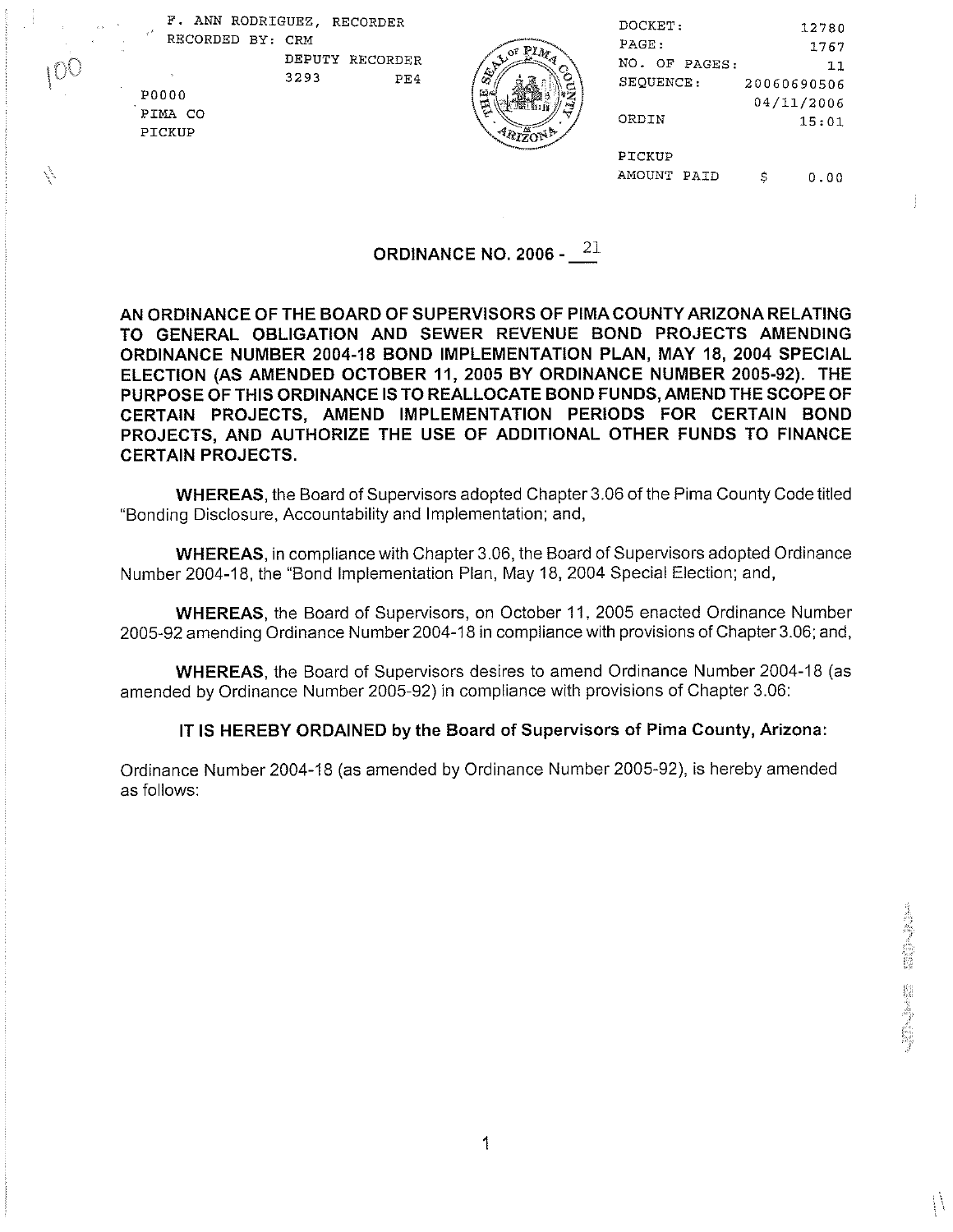# Bond lmplementation Plan May **18, 2004** Special Election

# Question No. 3 - Public Safetv and Justice Facilities

#### 3.5 lnteragencv Victim Advocacv Center

Location: On approximately 3 acres on Ajo Way, east of Pima County Juvenile Court Center.

Scope: Construct an Interagency Advocacy Center on County-owned property. The center will be built in phases with Phase One specializing in services focused on children. This facility will house various agencies and community partners responsible for victim response, investigation, and litigation, including human service providers, victim advocates, medical personnel, law enforcement and prosecuting attorneys. The concept for the Center has been developed by the Pima County InterAgency Council (IAC), a collaboration of over 20 local victims' service providers founded in 1998. The Center will be open 7 days per week and 24 hours per day.

The Council completed a master plan for the full facility, which envisions a multi-level building of approximately 11 3,000 square feet. Because of funding constraints, the Center will be constructed in phases. Phase One will construct the "core facility'' of approximately 21,000 square feet specializing in services for children, at an estimated total cost of \$6 million. The 3 acre parcel of land is necessary to construct Phase One with some potential for expansion. However, more adjacent land will be necessary to complete a full buildout to 113,000 square feet. Phase One is the project to be addressed by this 2004 Pima County bond project. Phase One is intended to provide space for staff of 51 people, from the Sheriff's Department, Pima County Attorney's Office, Victim Witness, Tucson Police Department, Child Protective Services, and several social service agencies.

As additional funding is secured the remainder of the Center will be constructed

Benefits: This facility will be a victim-friendly building specifically designed to minimize trauma and foster rapid and integrated multi-disciplinary responses. The proposed advocacy services center will co-locate the community partners responsible for response, investigation and litigation in a victimfriendly setting that is both physically and psychologically safe for clients and their families. This approach will reduce further trauma and improve victim treatment. Case processing will be streamlined which will increase efficiency and decrease costs. Coordinated multi-disciplinary responses will improve effectiveness, maximize limited human resources and decrease the average duration of investigations. Finally, more perpetrators will be held accountable as prosecution and conviction rates increase, thereby increasing public safety. The facility will house multiple agencies, including Pima County, the City of Tucson, the State of Arizona, and various community victim services agencies.

Costs: \$6,000,000

Bond Funding: \$6,000,000

Other Funding: \$0

Project Duration: Planning and Design at 24 to 36 months and Construction at 24 to 36 months.

Implementation Period: 1, 2, 3, 4, 5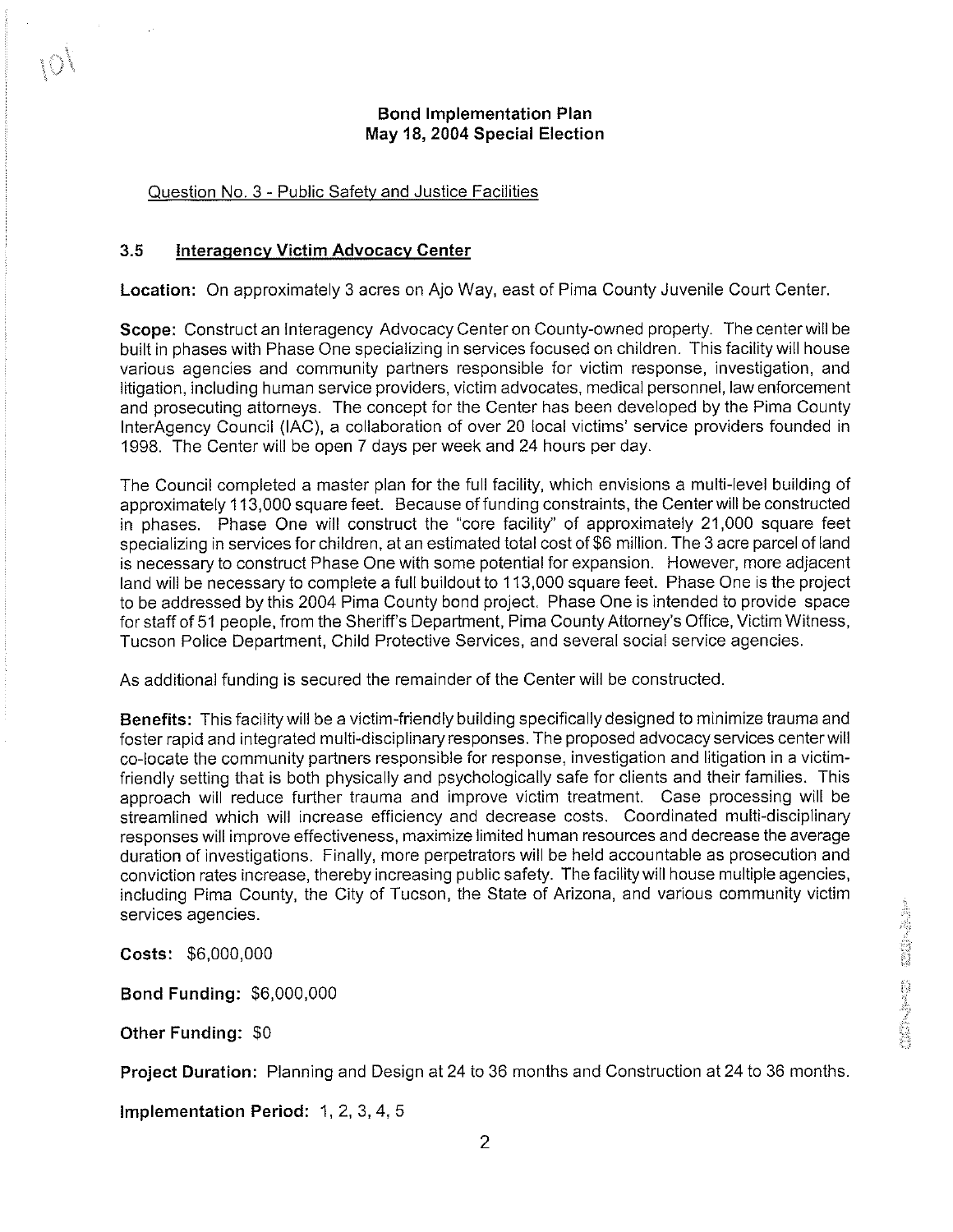Project Management: Pima County Facilities Management will manage design and construction, with close coordination with the Pima County Interagency Council.

Future Operating and Maintenance Costs: Building costs at approximately \$120,000 per year, excluding staffing costs.

Question No. 4 - Parks and Recreational Facilities

## **b.** Pima County Parks

 $\label{eq:2.1} \frac{1}{\sqrt{2\pi}}\frac{1}{\sqrt{2\pi}}\frac{d^4}{d^4}$ 

 $10^{25}$ 

#### **4.20 Lighting of Existing and New Sports Fields**

Location: Various Pima County Parks owned by Pima County.

**Scope:** McDonald Park - Replace ball field light fixture on two fields: Littletown Park – replace light fixtures on one field and move two light poles. Bud Walker Park, Ajo - replace ballfield light fixtures on two fields. Flowing Wells West - install ballfield lights on two fields. McDonald District Park - install ballfield lights on fields #5 and 6. Northwest/YMCA fields – install ballfield lights on fields #1-3 (baseball, softball, soccer fields and development of a dog park) Lighting Boom Truck - purchase boom truck for maintenance of sports lights. Lawrence Park – install ball field lights, and parking security lights. Rillito Park - Install lights on 6 competition soccer fields.

Benefits: This project entails the installation of new lights at parks that do not currently have them and the upgrading of light fixtures at existing facilities. The benefit will include environmental compliance with Pima County's Dark Skies Ordinance, and minimizing operating and maintenance costs. Lighting technology has advanced. New fixtures will result in significant cost savings to the County. The new light fixtures will provide better light coverage at lower operational costs.

The installation or improvement of these fixtures is in response to public demand for increased field use. The lighting of sports fields results in the agency being able to increase field use by a factor of two to three times, while taking advantage of the existing playfields. This increases use while minimizing new development and operational costs.

Cost: \$3,000,000, with Administration being \$75,000, Planning being \$179,000, Design being \$358,800, Construction being \$2,370,200, and Capital Equipment being \$17,000.

Bond Funding: \$3,000,000

Other Funding: None identified at this time, however, efforts to obtain State and Federal grants will be explored.

Project Duration: Planning/Design at 11 to 15 months and Construction at 15 to 24 months.

Implementation Period: 2, 3, 4, 5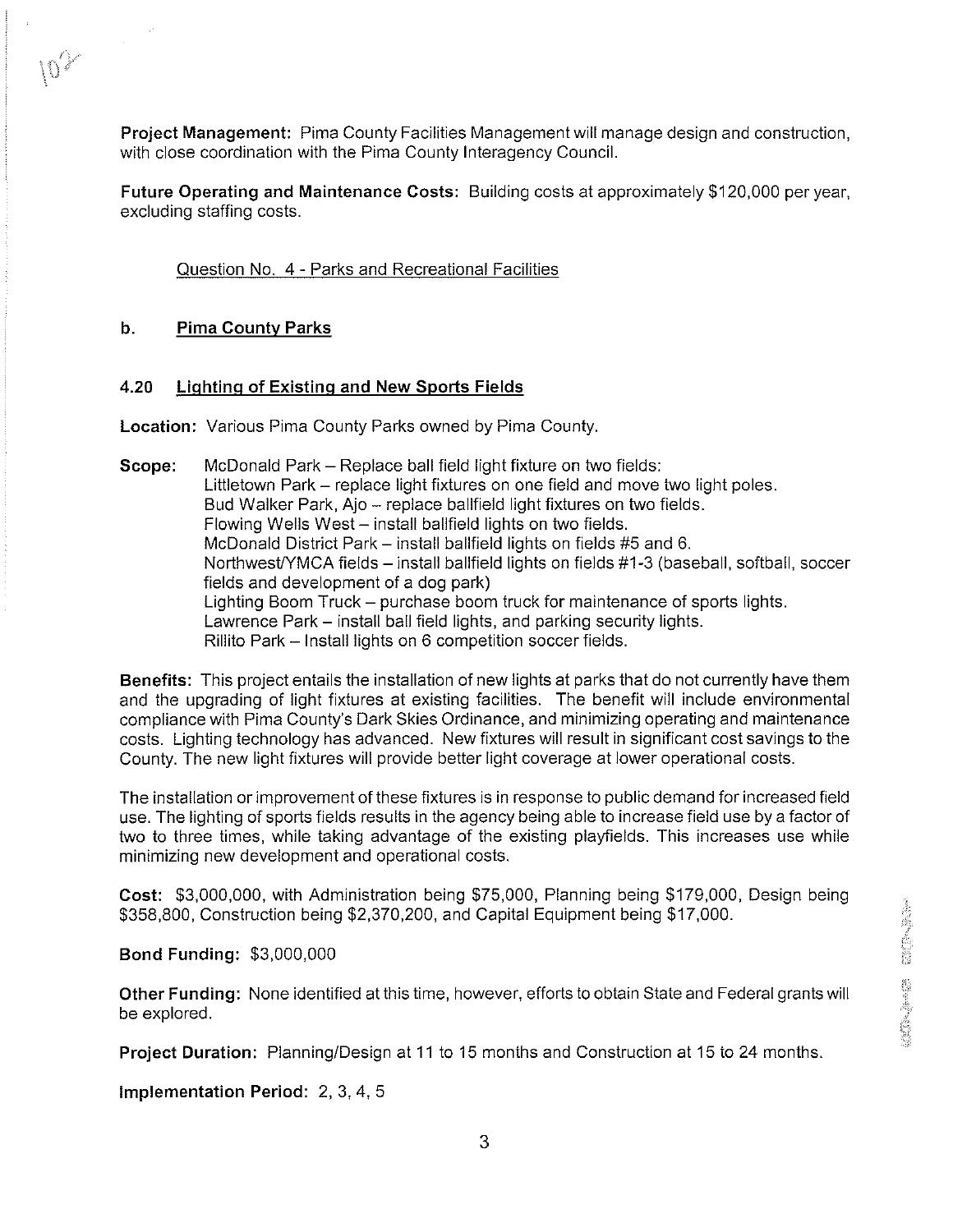Project Management: Pima County Natural Resources, Parks and Recreation

Future Operating and Maintenance Costs: \$97,946 per year when fully developed. Funding impacts were derived using data gathered from current, high efficiency lighting systems at existing County ballfields that have recently been upgraded or new facilities that have benefitted from the latest lighting technology.

# **4.21** Curtis Park - Flowinq Wells East

 $\sim 10$ 

Location: This new park will be located at the northwest corner of Curtis Road and La Cholla Boulevard just south, and adjacent to, the Rillito River Linear Park on approximately 17 acres owned by Pima County.

Scope: This project proposes the development of a new community park. Improvements may include 2 lighted little league fields, 1 lighted senior league field, restroom, walkways, riparian restoration, off-leash dog facility, free-play turf area, ramadas, picnic facilities, playground, landscaping, parking, field and security lighting and connections to the Rillito River Park. The park's concept plan has been approved by the Pima County Parks and Recreation Commission.

Benefits: This proposed park development project is located along the Rillito River Park. As such, it will serve as both a "stand alone" park, and provide trailhead access to the Rillito River Park and its respective regional trail. The rate of community development in this section of our community is greater than the number and quality of recreational facilities that are available. This facility will help to meet the growing recreational needs of existing and new neighborhoods in the area.

Cost: \$2,650,000, with Administration being \$57,000, Planning being \$135,000, Design being \$270,000, Construction being \$2,138,280, Capital Equipment being \$28,000, and Public Art being \$21,720.

## Bond Funding: \$2,650,000

Other Funding: None identified at this time, however, efforts to obtain State and Federal grants will be explored.

**Project Duration:** Planning/Design at 15 to 25 months and Construction at 12 to 24 months,

Implementation Period: 1, 2, 3

Project Management: Pima County Natural Resources, Parks and Recreation

Future Operating and Maintenance Costs: \$88,200 per year when fully completed.

# **4.22** Catalina Communitv Park

Location: This proposed new park will be located within the Village of Catalina, north of Tucson. A location for this park has not yet been finalized, however, it is possible that some athletic field improvements and the restoration of natural and habitat areas can be located within floodplain on land recently acquired along the Canada del Oro Wash by Pima County's Flood Control District.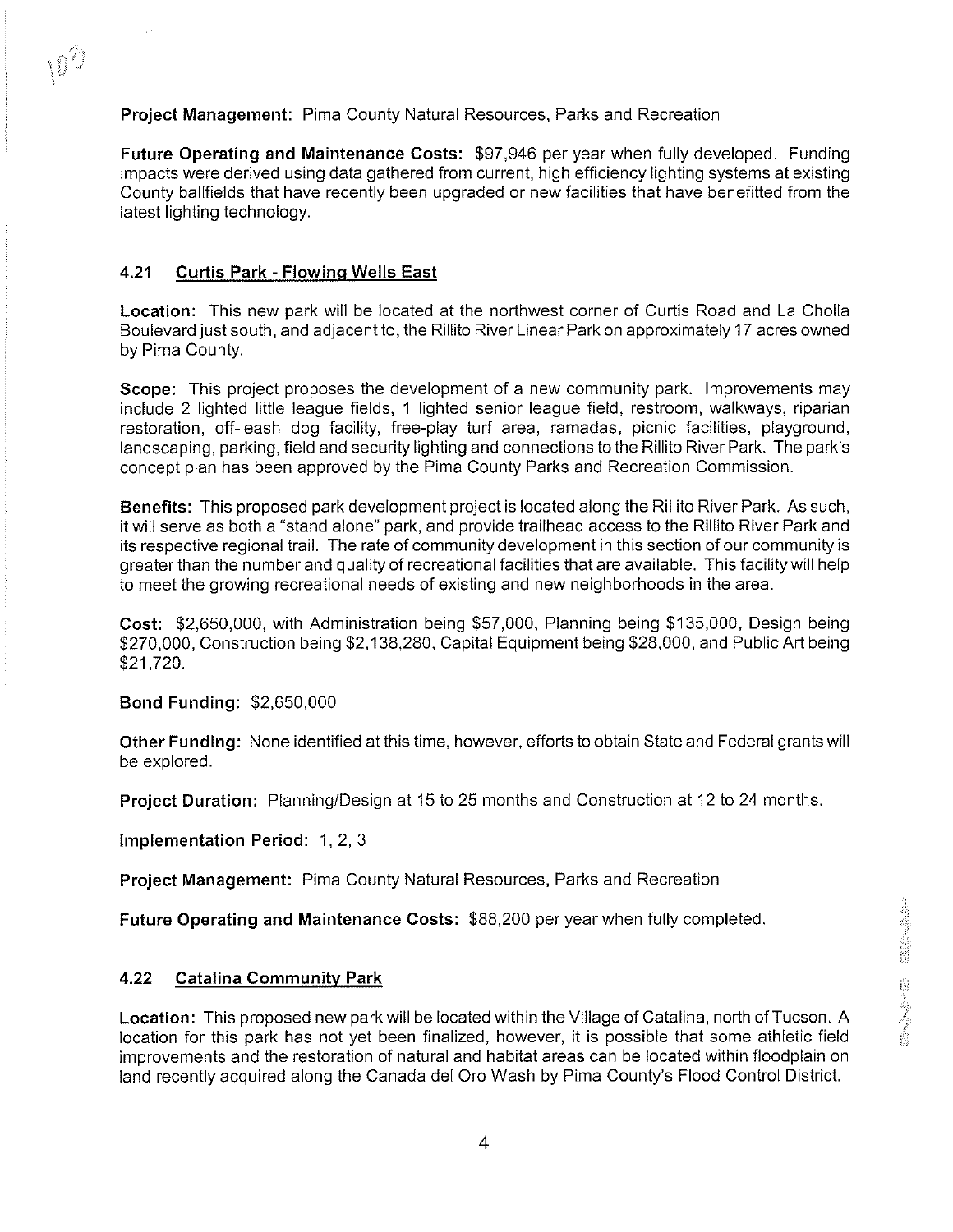Scope: This Phase I of the project proposes the development of a new community park. Improvements may include a baseball and soccer field complex, playground, basketball court, volleyball, field lighting, parking, picnic facilities, ramadas, restroom and landscaping. The development of natural and habitat areas and a corresponding trail system may result in this park's classification being raised to that of a regional park.

Benefits: The rate of community development in this part of Pima County is increasing and the demand for park facilities is great. The development of this new park will enable the agency to meet the recreational and educational demands of a broad cross-section of users. This project will provide benefits for residents residing in the Village of Catalina and within the unincorporated reaches of northern Pima County.

Cost: \$1,760,000, with Administration being \$50,000, Planning and Design being \$120,000, Construction being \$1,455,700, Capital Equipment being \$1 15,000, and Public Art being \$19,300.

Bond Funding: \$1,000,000

 $\label{eq:2} \begin{array}{c} \frac{1}{\sqrt{2}}\\ \frac{1}{\sqrt{2}}\\ \frac{1}{\sqrt{2}}\\ \frac{1}{\sqrt{2}}\\ \frac{1}{\sqrt{2}}\\ \frac{1}{\sqrt{2}}\\ \frac{1}{\sqrt{2}}\\ \frac{1}{\sqrt{2}}\\ \frac{1}{\sqrt{2}}\\ \frac{1}{\sqrt{2}}\\ \frac{1}{\sqrt{2}}\\ \frac{1}{\sqrt{2}}\\ \frac{1}{\sqrt{2}}\\ \frac{1}{\sqrt{2}}\\ \frac{1}{\sqrt{2}}\\ \frac{1}{\sqrt{2}}\\ \frac{1}{\sqrt{2}}\\ \frac{1}{\sqrt{2}}\\ \frac{1}{\sqrt{$ 

Other Funding: None identified at this time, however, efforts to obtain State and Federal grants will be explored.

Project Duration: Planning/Design at 15 to 25 months and Construction at 12 to 24 months.

Implementation Period: 2, 3, 4

Project Management: Pima County Natural Resources, Parks and Recreation

Future Operating and Maintenance Costs: \$300,154 per year when fully completed

#### **4.23** Dan Felix Memorial Park

Location: This existing park, formerly known as Pegler Wash, is located at 5790 North Camino de la Tierra. The park is located on approximately 39 acres owned by Pima County.

Scope: The improvement of this park may include the development of one soccerfield, lighting for three soccerfields, security lighting, playground, free-play turf area, restroom, walkingljogging path, ramadas, picnic facilities, parking, two basketball courts, landscaping, connections to the Rillito River Park and water fountains. The park's concept plan has been approved by the Pima County Parks and Recreation Commission.

Benefits: This proposed park development project is located along the Rillito River Park. As such, it will serve as both a "stand alone" park, and provide trailhead access to the Rillito River Park and its respective regional trail. The rate of community development in this section of our community is greater than the number and quality of recreational facilities that are available. This facility will help to meet the growing recreational needs of existing and new neighborhoods in the area.

Cost: \$1,350,000, with Administration being \$43,750, Planning and Design being \$200,000, Construction being \$1,077,350, Capital Equipment being \$12,000, and Public Art being \$16,900.

## Bond Funding: \$1,350,000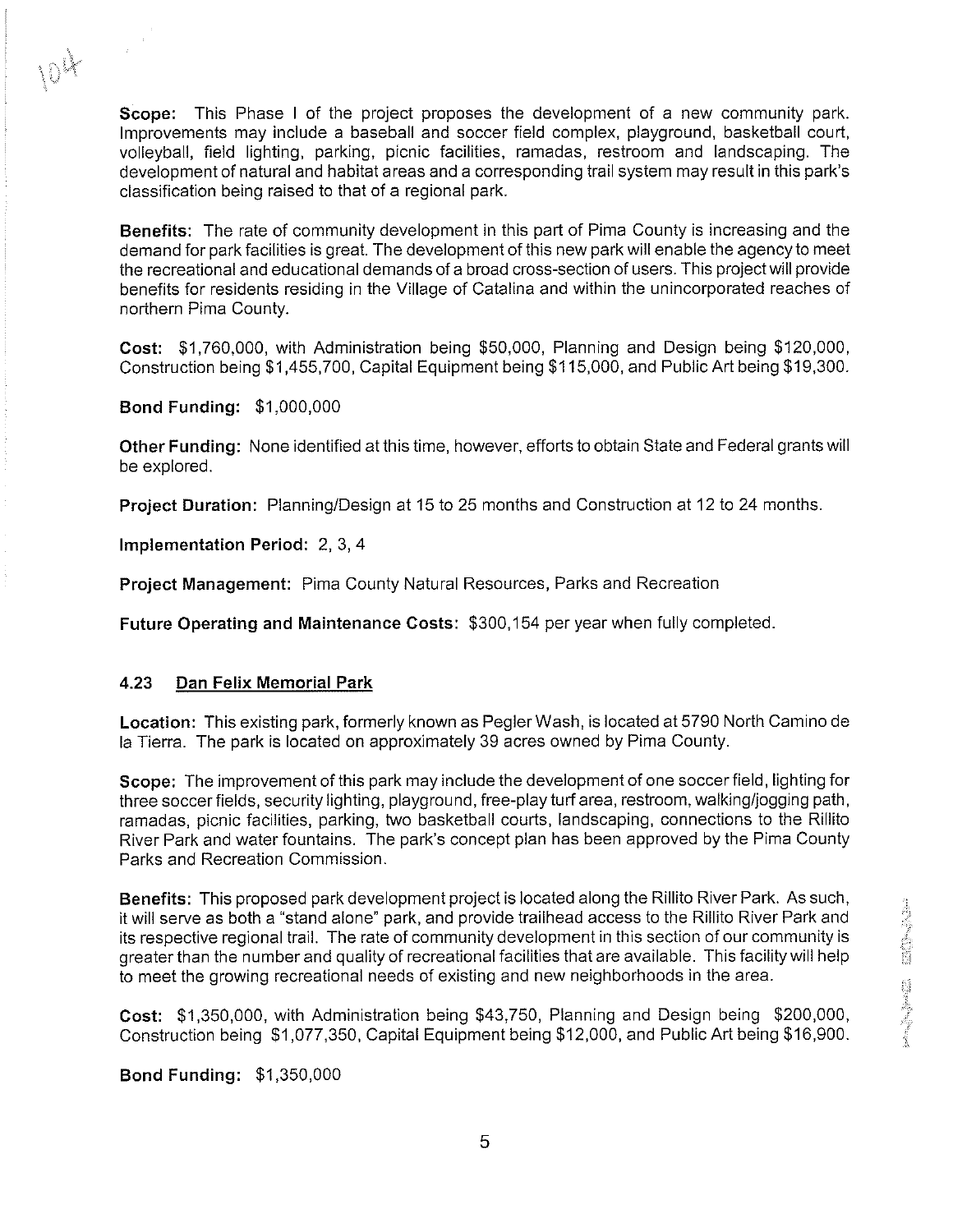Other Funding: None identified at this time, however, efforts to obtain State and Federal grants will be explored.

Project Duration: Planning/Design at 12 to 24 months and Construction at 12 to 24 months.

Implementation Period: 2, 3, 4

Project Management: Pima County Natural Resources, Parks and Recreation

Future Operating and Maintenance Costs: \$28,552 per year when completed

# **4.24** Brandi Fenton Memorial Riverbend Park at Binqhampton Historic District

Location: This proposed new park is located immediately west of Dodge Boulevard and of the Jewish Community Center, between East River Road and the Rillito River. The park site is located on 57 acres of Pima County-owned property.

Scope: This project, which is a partnership between public and private sectors, proposes the development of a unique park within the Binghampton National Historic Landscape. lmprovements may include an equestrian center with arenas and staging area, an agricultural center with gardens, orchards, classrooms and a greenhouse, and recreation facilities with open pastureslsoccer fields, covered basketball courts, play structures, and dog runs. The existing historic residences and structures may be adaptively restored and utilized as a visitor center, caretaker residences, agriculture administration, recreation center, snack bar, restrooms, ramadas, and maintenance facilities. The park will also incorporate multi-use trails, vendorlfarmers market areas, a memorial garden, and parking facilities. This project will be designed and constructed in conjunction with Project 4.7, Binghampton Historic Buildings Rehabilitation. The park's concept plan has been approved by the Pima County Parks and Recreation Commission.

Benefits: The proposed park may provide recreational and equestrian facilities while preserving and adaptively re-using the site's historic farm buildings, residences, outbuildings and landscape. The park will provide opportunities for active and passive recreation, the interpretation of historic and prehistoric cultures that have resided on the site, a community garden, and a farmer's market. Environmental, agricultural and cultural education programming will be an important aspect of this park. The project will also protect one of the few remaining historic view sheds along River Road.

Cost: \$6,999,821 (cost includes \$6,199,821 for Brandi Fenton Memorial Park and \$800,000 for Binghampton Historic Buildings Rehabilitation. The breakdown below is calculated only for the \$6,199,821 cost of the Brandi Fenton Park component of the combined project), with Administration being \$75,000, Design being \$358,800, Construction being \$5,673,021, Capital Equipment being \$64,000, and Public Art being \$29,000.

Bond Funding: \$4,000,000

Other Funding: \$2,199,821, with Private Contributions of \$1,500,000 and Grants of \$699,821.

**Project Duration:** Planning/Design at 15 to 24 months and Construction at 18 to 36 months.

Implementation Period: 1, 2, 3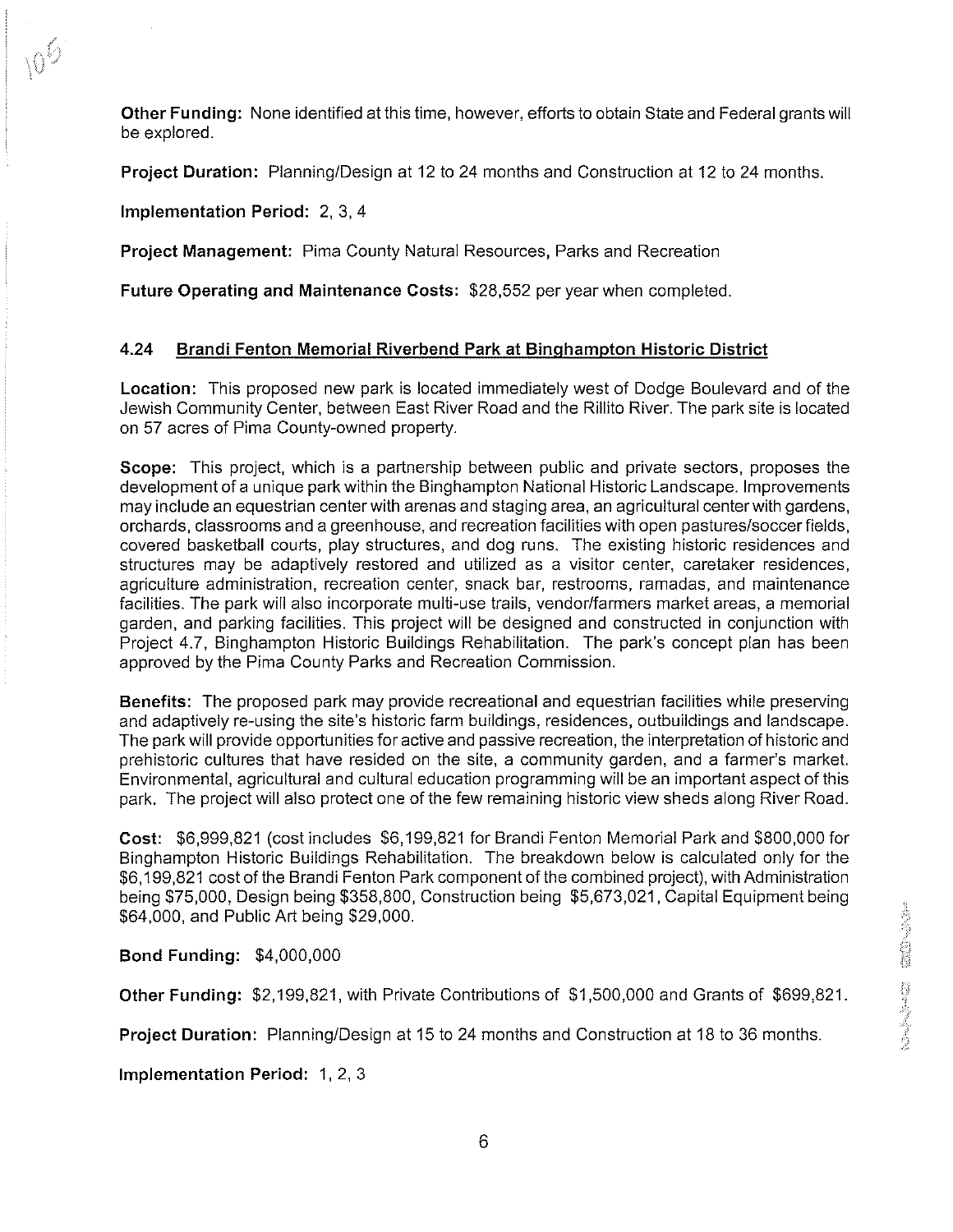Project Management: Pima County Natural Resources, Parks and Recreation; Pima County Facilities Management; Pima County Cultural Resources and Historic Preservation Office

Future Operating and Maintenance Costs: \$189,906 per year when fully completed

Question No. 5 - River Parks and Flood Control Improvements

## b. Urban Drainaqe Infrastructure Program

 $10<sup>6</sup>$ 

## **5.9** Santa Cruz River in the Vicinitv of Continental Ranch

Location: Santa Cruz River, Yuma Mine Wash to El Rio Neighborhood Park

Scope: The Town of Marana is developing plans for bank protection on the west bank of this segment of the Santa Cruz River between the Yuma Mine Wash and Cortaro Road as part of the development of a regional park that was authorized in Pima County's 1997 General Obligation Bond election. The project includes the construction of a soil cement underpass at Cortaro Road. The County is providing bond funding and flood control funds for the park and bank protection, respectively. The Town of Marana is securing all right-of-ways for this project.

The Town of Marana is also working with the Arizona Department of Transportation (ADOT) to construct a paved pathway following the eastern boundary of the Continental Ranch community along the western top of bank and low flow bank of the Santa Cruz River beginning at the Yuma Mine Wash, south of Cortaro Road and ending north of the proposed Cortaro Mesquite Bosque project, at El Rio Neighborhood Park, a total of approximately 4.1 miles. ADOTwill provide \$998,000 of the total estimated project cost of \$2,400,000 for the Marana Shared Use Path Project. Plans for the northern 2.7 miles of the path are completed and construction is nearing completion. TheTown is continuing to develop the southern 1.4 miles of the project. The project includes paving of the underpass ramp at Cortaro Road, landscaping and irrigation along the pathways, two pedestrian bridges, and three informational kiosks. This proposal includes the construction costs for the bank protection, the cost of developing a landscaped linear park and shared use path alongside the bank protection that would connect with the existing Marana Shared Use Path at the El Rio Neighborhood Park. The project will also include two parking nodes with ramadas.

Benefits: This project will benefit the Town of Marana and the Continental Ranch community as it will further protect the existing Cortaro Road Bridge, the commercial development, the proposed Rattlesnake park and the Wheeler Taft Abbett Library south of the bridges from flood and erosion damage. The project will also provide continuation of the Juan Bautista de Anza National Historic Trail, the Pima County linear river park and trail systems, and provides alternative modes of transportation along the Santa Cruz River.

Cost: \$6,020,000, with Administration being \$250,000, Construction being \$5,100,000, Design being \$500,000 and Public Art being \$170,000.

Bond Funding: \$4,000,000

Other Funding: State and Marana funding to supplement bond funds.

Project Duration: Bank Protection: Design Completion at 3 to 6 months and Construction at 6 to 9 months.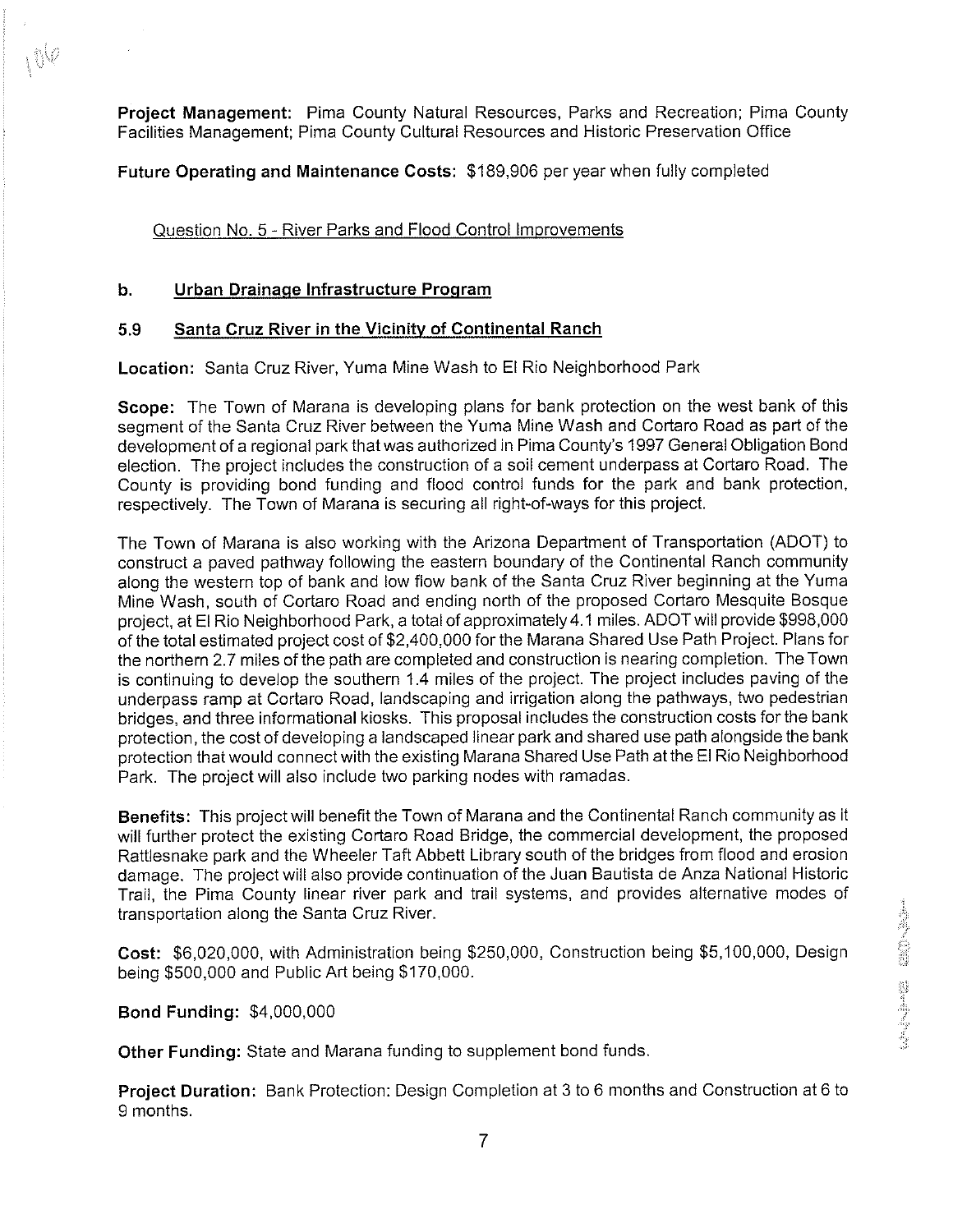Implementation Period: 1, 2, 3, 4, 5

Project Management: The Town of Marana will manage design and construction, pursuant to an intergovernmental agreement between the Flood Control District and the Town.

Future Operating and Maintenance Costs: Pima County Natural Resources, Parks and Recreation, with annual maintenance costs of \$72,250 per mile when completed.

Question No. 6 - Sewer Svstem Revenue Bonds

#### c. Enhanced Processing-Regulatory Ina Road WPCF

#### **6.8** lna Road Water Pollution Control Facilitv(WPCF) Central Plant and Electrical Upqrade

Location: Ina Road at Interstate-10.

Scope: This project will supplement and continue the work involved with the overall lna Road WPCF 12.5 million gallons per day (mgd) expansion in regard to electrical and HVAC. There are two major elements in this project. The first element is replacement of the temporary overhead onsite power system installed during the construction of the 12.5 mgd expansion with permanent underground power distribution facilities. The second element is the installation of a new central plant which will contain chillers, boilers, pumps and back-up generators for the heating and cooling of the new 12.5 mgd Biological Nutrient Removal (BNR) plant processes, buildings and the new laboratory. This project was canceled and the Bond Funding reallocated to project 6.1 1 Avra Valley BNROD Expansion.

Benefits: The first element of this project will install an underground in-plant distribution system with switchgear and transformers to increase efficiency of plant operations. The second element includes additional heating, cooling and pumping facilities for the new 12.5 mgd plant as well as for the proposed new laboratory, in order to provide a climate controlled environment for facilities at the new treatment train and the new laboratory.

Cost: \$0

Bond Funding: \$0

Other Funding: \$0

Project Duration: Design at 14 to 24 months and Construction at 22 to 36 months.

Implementation Period: 3, 4, 5

Project Management: Pima County Wastewater Management Department

Future Operating and Maintenance Costs: The energy costs for the existing Central plant are presently estimated at \$900,000 per year, which includes the purchase of natural gas for the generators. The cost of electrical power from an outside source for the 12.5 mgd plant is estimated at \$1,200,000 per year for a combined energy cost of \$2,100,000 per yearforthe Central Plant and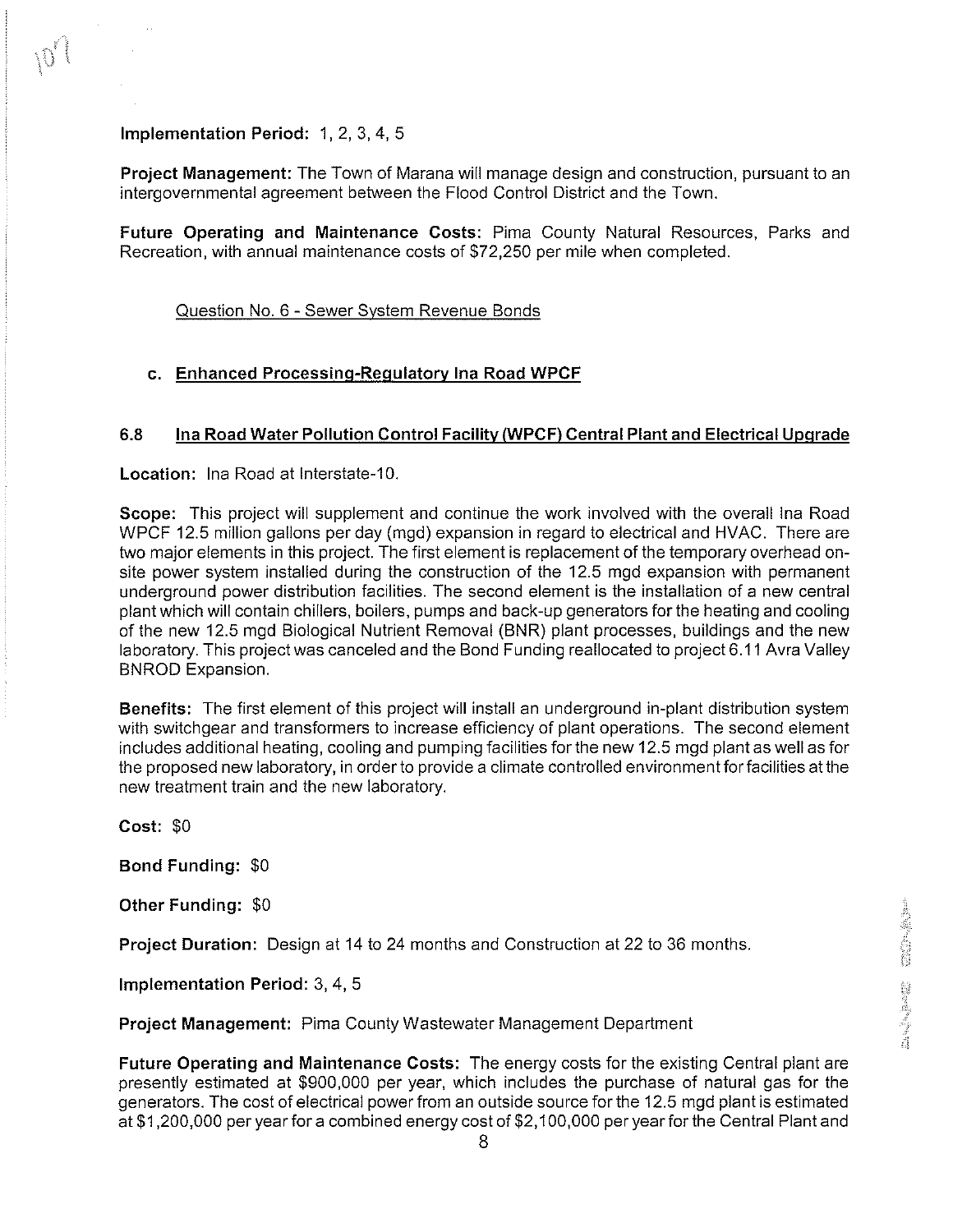Laboratory. The costs are paid from Wastewater Management's budget, which is funded by user fees.

#### 6.9 Ina Road WPCF Laboratory and Office Building

Location: Ina Road at Interstate-10

Scope: This project will construct a new laboratory (and offices) at the lna Road WPCF. The design for this project was completed in conjunction with the lna Road 12.5 mgd expansion. This project relies upon the Central Plant and Electrical Upgrade project (#8) for heating and cooling. This project was canceled and the Bond Funding reallocated to project 6.1 1 Avra Valley BNROD Expansion.

Benefits: Over the last decade the number and complexity of regulatory permits has increased significantly (AZPDES and APP). This has resulted in an increased requirement for analytical tests to monitor surface water discharge, groundwater, and biosolids compliance with these permits.

Currently the Department operates an ADHS certified lab that produces the compliance information required for state and federal permits. The current laboratory performs operational and compliance testing for the lna Road WPCF, the Roger Road WWTF, the Randolph WRF, and the 8 Outlying Treatment Facilities.

The existing laboratory facilities are currently scattered among three separate buildings and occupy space originally designated for offices. As a result, the current laboratory spaces lack adequate ventilation, power availability and the square footage required to house the necessary analytical equipment. Laboratory analyses that cannot be accommodated in-house are often sent out to contract laboratories at an additional expense.

The existing laboratory does not meet the County's increasing wastewater compliance testing needs forexisting and projected future regulations. The new building will allow the laboratoryto be located at a single facility as well as provide necessary office space for the Industrial Waste Group and Permitting and compliance personnel.

Cost: \$0

Bond Funding: \$0

Other Funding: \$0

Project Duration: Design funds are allocated for any required changes to the existing final design, with Design at 12 to 15 months and Construction at 24 to 36 months.

Implementation Period: 4, 5, 6

Project Management: Pima County Wastewater Management Department

Future Operating and Maintenance Costs: Costs for water service and power for lights and ventilation together with building maintenance for the facility are estimated at \$155,000 per year. The costs are paid from Wastewater Management's budget, which is funded by user fees.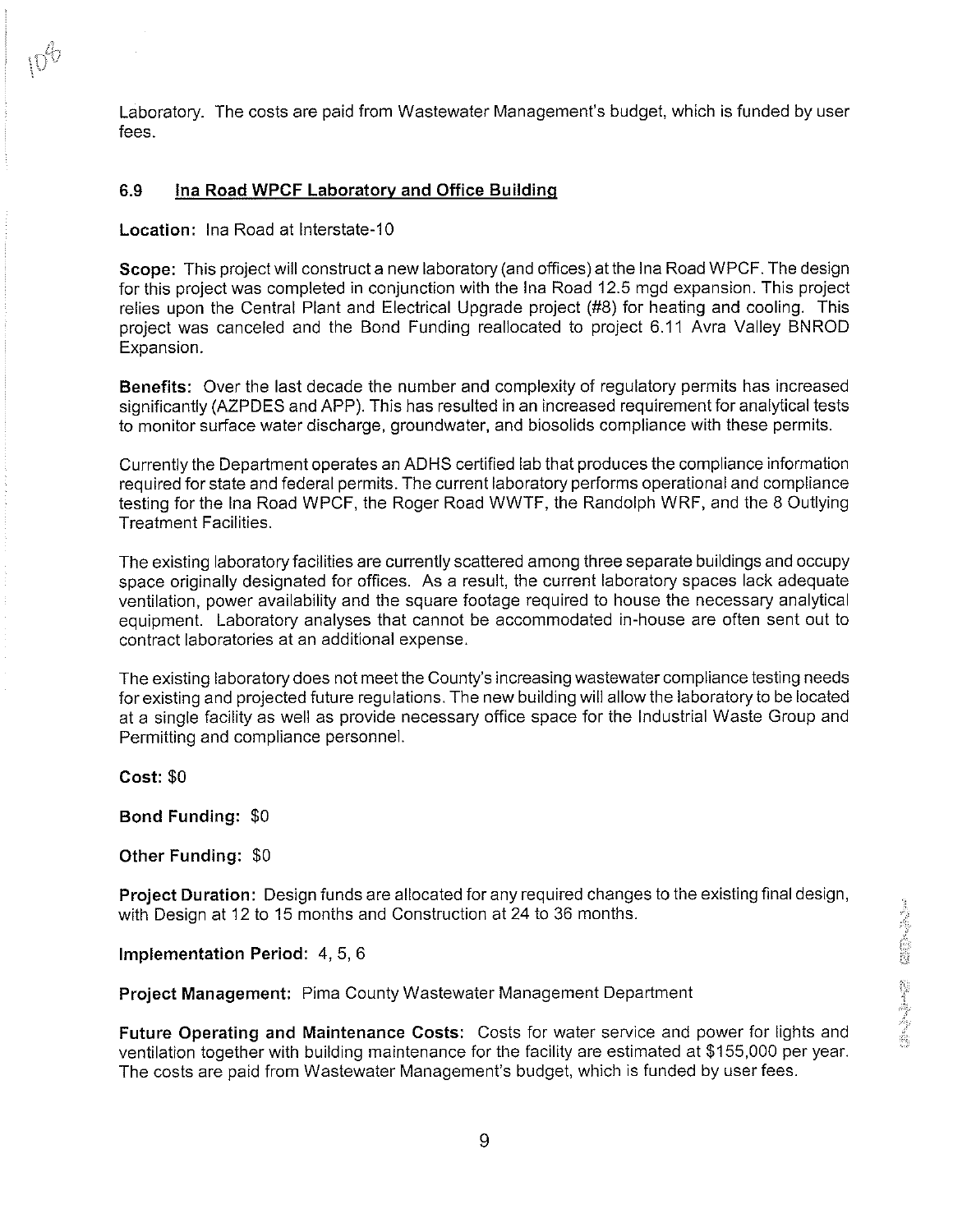# d. System Treatment Capacity

#### **6.11** Avra Vallev BNROD Expansion

Location: Avra Valley BNROD Facility, 10,000 West Snyder Hill Road

Scope: To assist in funding the design and construction of a new 4 mgd Biological Nutrient Removal Oxidation Ditch (BNROD) wastewater treatment facility.

Benefits: The increased treatment capacity will be available to meet the projected future demand for wastewater service due to the anticipated large population increase and will also produce high quality effluent. The effluent produced will be suitable for either reuse, recharge or environmental restoration in riparian areas.

Cost: \$35,549,000 Design being \$4,000,000, Land Acquisition being \$1,500,000 and Construction being \$29,969,000.

Bond Funding: \$25,000,000. This includes the original \$4,000,000 for 6.1 1 Miscellaneous Water Reclamation Facilities, the original \$12,000,000 for 6.8 ina Road WPCF Central Plant and Electric Upgrade and the original \$9,000,000 for 6.9 lna Road WPCF Laboratoryand Office Building. The Ina Road WPCF funding is being reallocated to this project because it is expected that the Santa Cruz Basin Nitrification/DeNitrification Study recently begun will provide valuable new information that will impact the future planning for the lna Road CPCF and the planned Central Plant and Electric Upgrade and the Laboratory and Office Building.

Other Funding: Additional System Development Funds (\$10,549,000) have been identified at this time and Developer participation may also be included.

Project Duration: Planning at 3 to 9 months, Design at 18 to 30 months, and Land Acquisition at 14 to 24 months.

Implementation Period: 1, 2, 3

Project Management: Pima County Wastewater Management Department

Future Operating and Maintenance Costs: There are no costs for this project until a WRF is constructed. Costs for a typical 3.0 mgd WRF with lift station are estimated at \$1 million per year. The costs are paid from Wastewater Management's budget, which is funded by user fees.